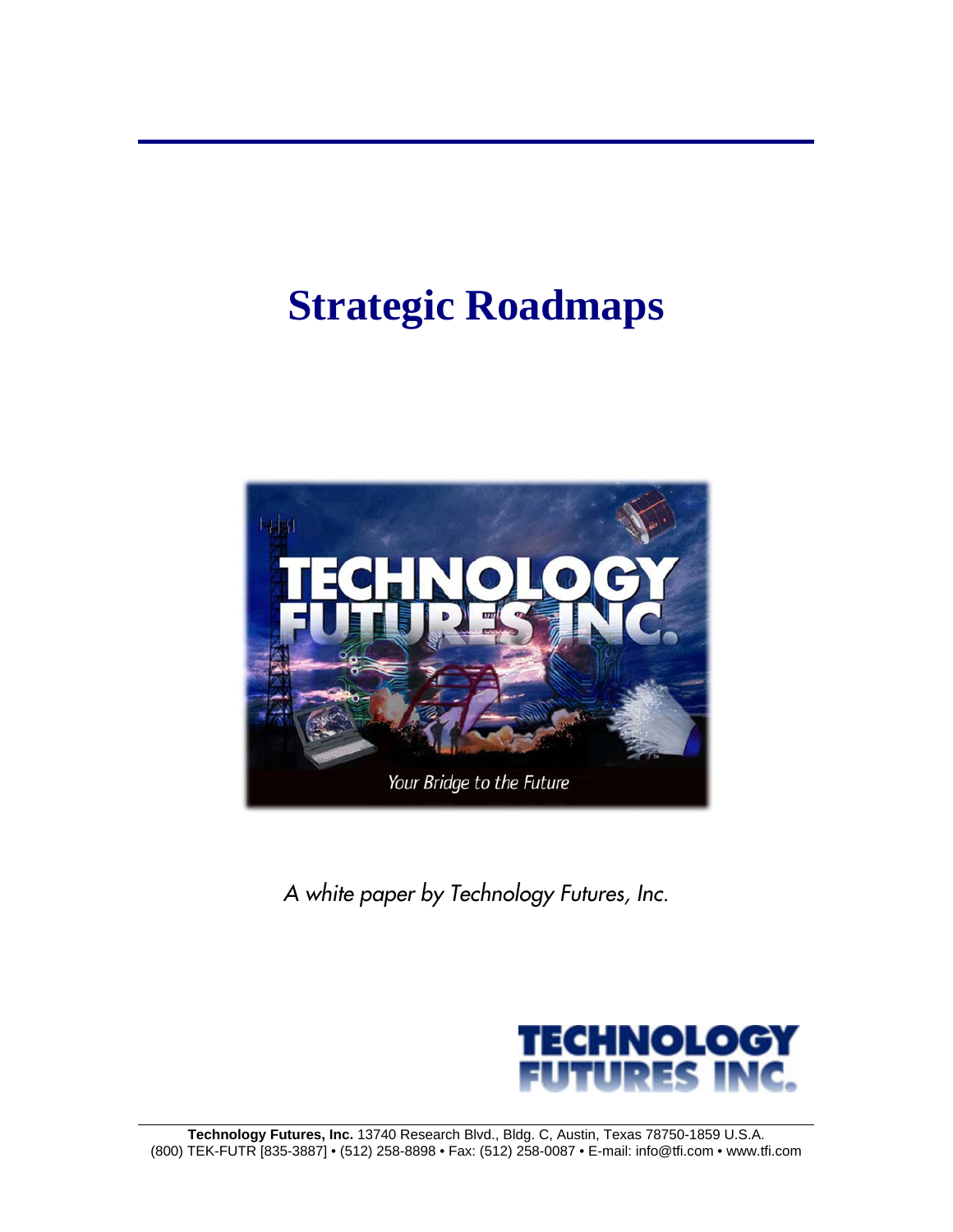### **Copyright © 2005, Technology Futures, Inc.**

All rights reserved. No part of this white paper may be reproduced in any form or by any means, other than short quotes to be used in reviews, without express permission from the publisher.

Printed in the United States of America.

#### **Published by Technology Futures, Inc.**

13740 Research Boulevard, Building C Austin, Texas 78750-1859 (800) 835-3887 (512) 258-8898 Fax: (512) 258-0087 www.tfi.com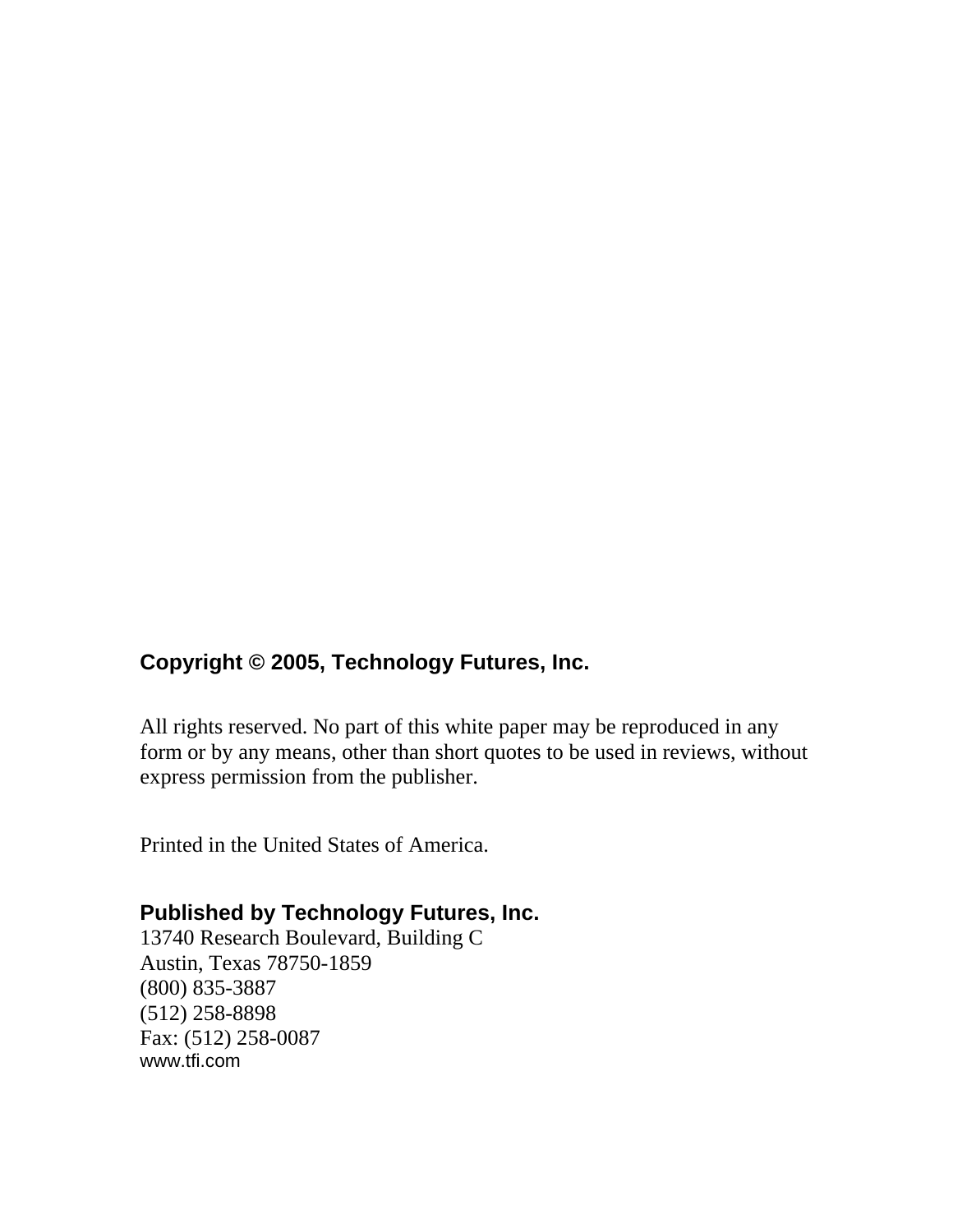## **Strategic Roadmaps**

#### *David Smith Technology Futures, Inc.*

A popular approach being applied to long-range planning is to produce a roadmap to show the path to the future. Roadmaps and the roadmapping process serve as excellent communications tools an effective means to link strategic operations, collaborative ventures, and business plans. However, to achieve success, roadmaps must target the right approach, involve the appropriate group intelligence, and provide a specific level of detail. With shrinking product life-cycles and development times, roadmaps have become a valuable tool to help plot an organization's future direction along with future market/customer needs. The business roadmap approach is based on the analogy to the maps each of us uses as we travel. The definition of a roadmap is:

A map for motorists, showing the roads of a given region, their route and condition,  $etc<sup>1</sup>$ 

Just as the map shows us our starting point and where we want to arrive, so does our business roadmap. It shows us the different routes we can take, where there are choices, and where there are not. It helps us understand where there are roadblocks ahead or construction needed for us to achieve our technology or services destination. The definition of strategic roadmaps is the following:

> Roadmaps are mechanisms enabling organizations to visualize their critical assets; the relationships between these; and the skills, technologies, and competencies required to meet future market demands.

> A roadmap process is a means to connect vision, values, and objectives with strategic actions that are required to achieve those objectives.

 $\overline{a}$ 

<span id="page-2-0"></span><sup>1</sup> *Webster's New World Dictionary* (Third College Edition).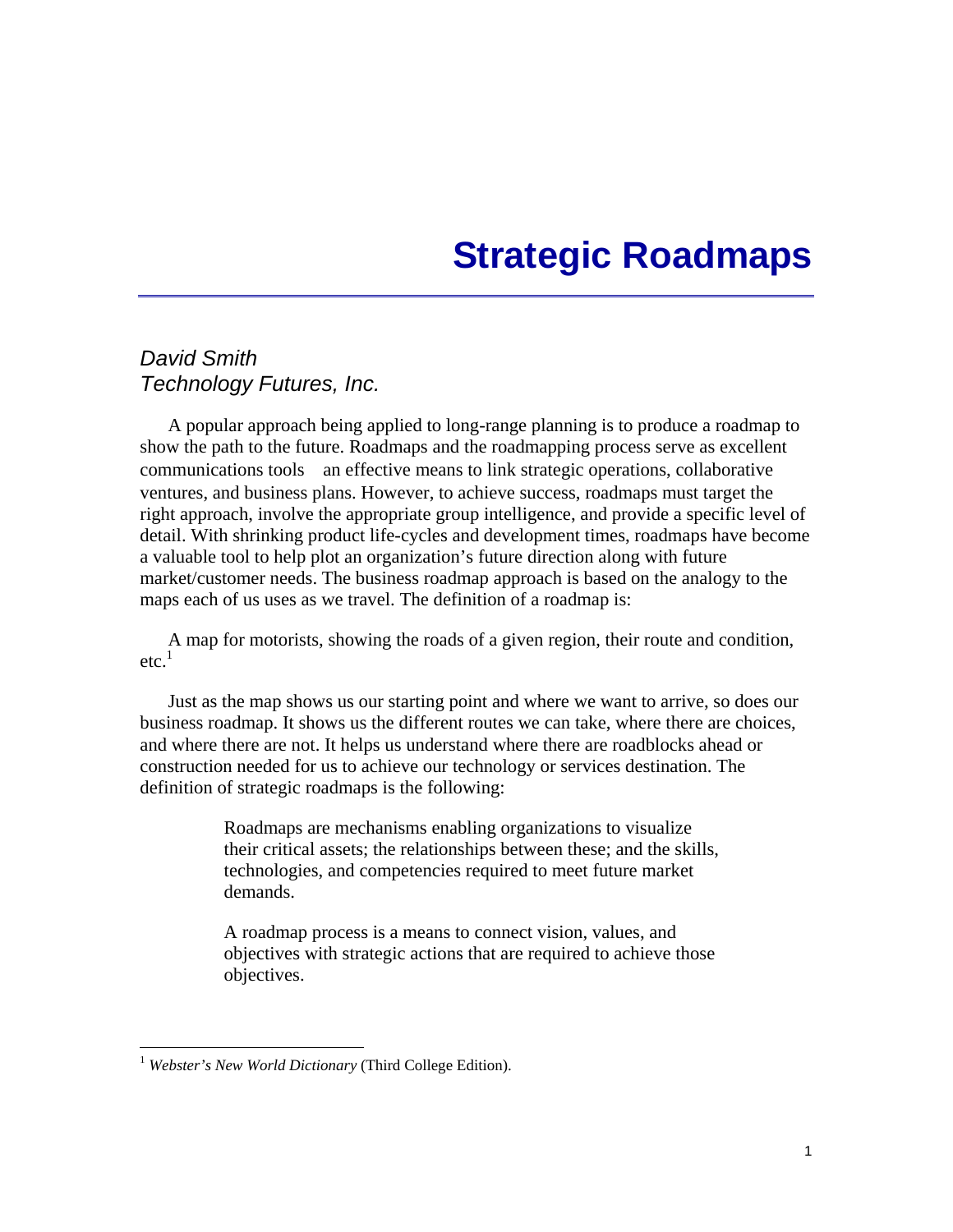The overall process for creating strategic roadmaps has these key elements:

- $\triangleright$  Process that contributes to the integration of business and technology and to a definition of technology strategy by displaying the interaction between products and technologies over time, taking into account both short- and longterm product/technology aspects.
- ¾ A roadmap is a dynamic and responsive *plan*.

Roadmaps describe a "destination" at a moment in time (the goals and timelines), as well as intermediate stops along the way that connects those paths with the following pathways:

- $\triangleright$  Actionable steps necessary to get to destinations.
- $\triangleright$  Interdependencies among steps.
- $\triangleright$  Alternate routes need to pick paths that optimizes resources or risk.

#### **Custom to Each Unique Situation**

What has inhibited the effective use of roadmaps is the lack of understanding that there are multiple types, levels, and styles of roadmaps. Just as there are different types of maps for a motorist to use, so are there different types of roadmaps for us to use in our business and industry. That is why Technology Futures, Inc. (TFI) uses a custom framework that seeks to develop, for each organization, the appropriate type and levels of the roadmap products.

There are numerous types, levels, and styles of roadmaps for business use as well as everyday use. This paper will focus on strategic roadmaps. Strategy is a perspective, a way of thinking about the future that transcends a focus on the immediate. This is the transformation process that many governmental agencies and companies are going through now. They are charting a strategic map from the old way of doing business to a new, converged, collaborative, global approach. Organizations need to transform themselves into a more focused agency or company by developing an organizational structure that recognizes the need for a more integrated approach to science requirements, management, and implementation of systems development and products, and a more agile vehicle for accommodating change.

Bob Galvin, past Chairman of the Board of Motorola, said the following about strategic roadmapping efforts:

> The fundamental purpose of the Technology Reviews and Technology Roadmaps is to assure that we put in motion today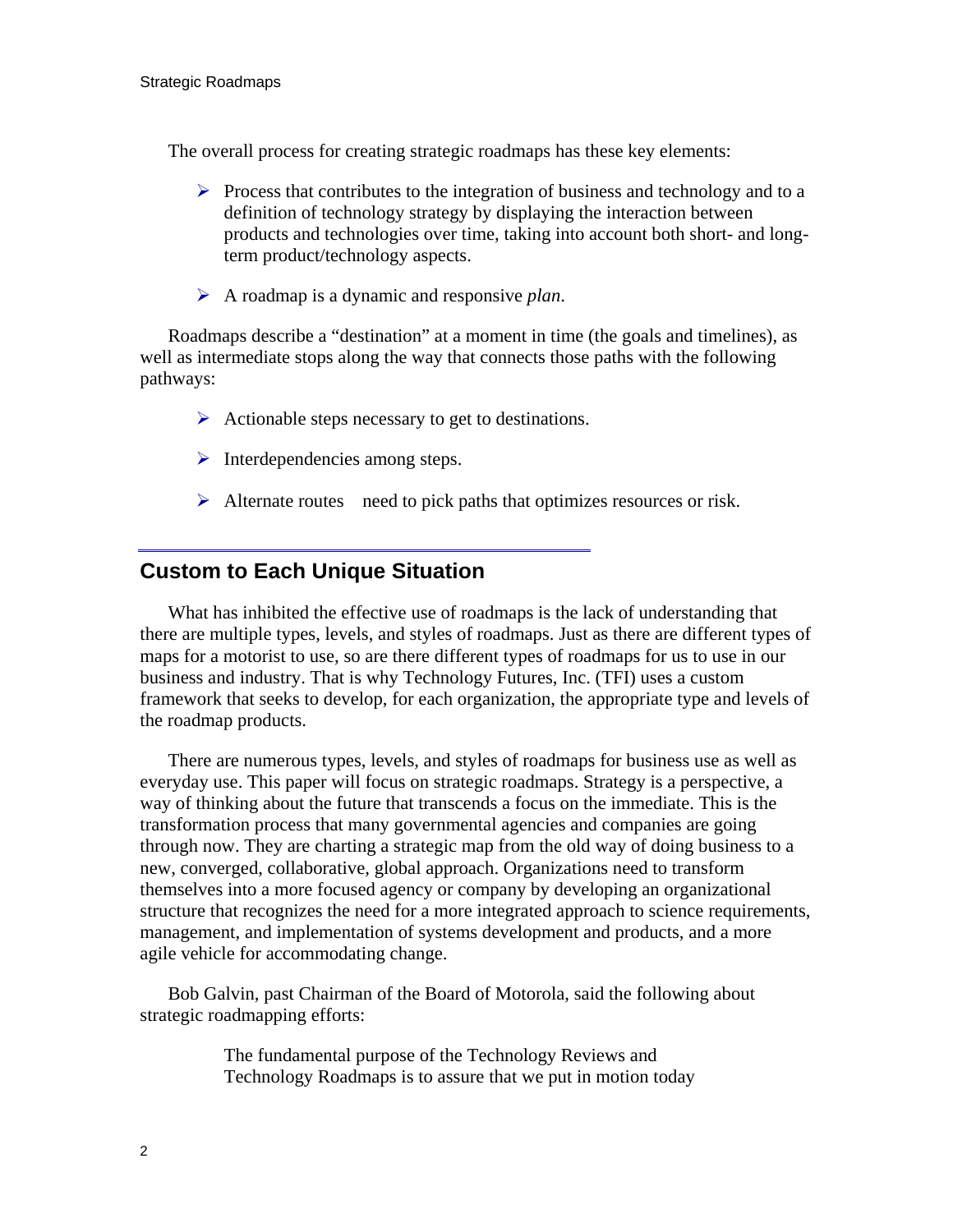what is necessary in order to have the right technology, processes, components, and experience in place to meet the future needs for products and services.

The variety, scope, and focus of these maps offer their own distinct advantages and disadvantages. The key element of a strategic roadmap, however, is that it focuses resources on critical elements needed to meet the strategic objectives of the organization.

The following analogies are useful in helping set this in context.

Let's first look at maps offered by rental car companies such as Hertz and Avis. This map is very general, providing an overall view of your location. But it is very difficult to actually find a specific address or destination because the map is so general. The map does not offer any points of interest, warnings of construction delays, or expected traffic delays due to congestion. If a specific address is not supplied, a general area map is displayed. This is the most common commercial and government roadmap we see: it offers a general direction but few details or options.

MapQuest is a popular mapping service that provides online directions, and it is a good comparison for many of the software roadmapping tools. MapQuest offers many initial advantages. It has very good map detail with fair readability. The initial map scale can be specified. The Website offers driving directions to or from the mapped location. Some of the disadvantages of using this site are that only one location per map can be specified, and that must be done by street address. The ability to map outside the base historic data is not possible. The map size cannot be controlled.

In terms of usefulness to a driver, MapQuest driving instructions are overly detailed and can contain much information that is out of date. MapQuest always directs the driver to a major highway even if that specific route is not the most efficient. The directions are often confusing even if the user is familiar with the area. Often, MapQuest is not updated enough with new routes and changes in road names or highways. MapQuest offers no information about highway closures, construction, or traffic congestion trends. For example, the map will direct the user to a specific highway that is closed due to construction so the driver must follow a highly congested detour route. This type of approach must be supplemented when applied to commercial and government roadmaps.

Rand McNally also offers mapping services, both print and online. Their maps are more accurate than those of MapQuest. The "Plan a Trip" section of their online maps has an ability to search out what travelers want on their trips. For example, the site can answer such questions as "name art museums within 25 miles of the trip." The site does supply continuously updated weather information and twice monthly updates on road construction projects that might interfere with travel. If the user does not know a specific destination address, the general maps of an area are much more current but, again, it can be difficult to find areas of interest unless using the "Plan a Trip" option. The paper maps do a good job of showing a broad area and, when combined with the online features, can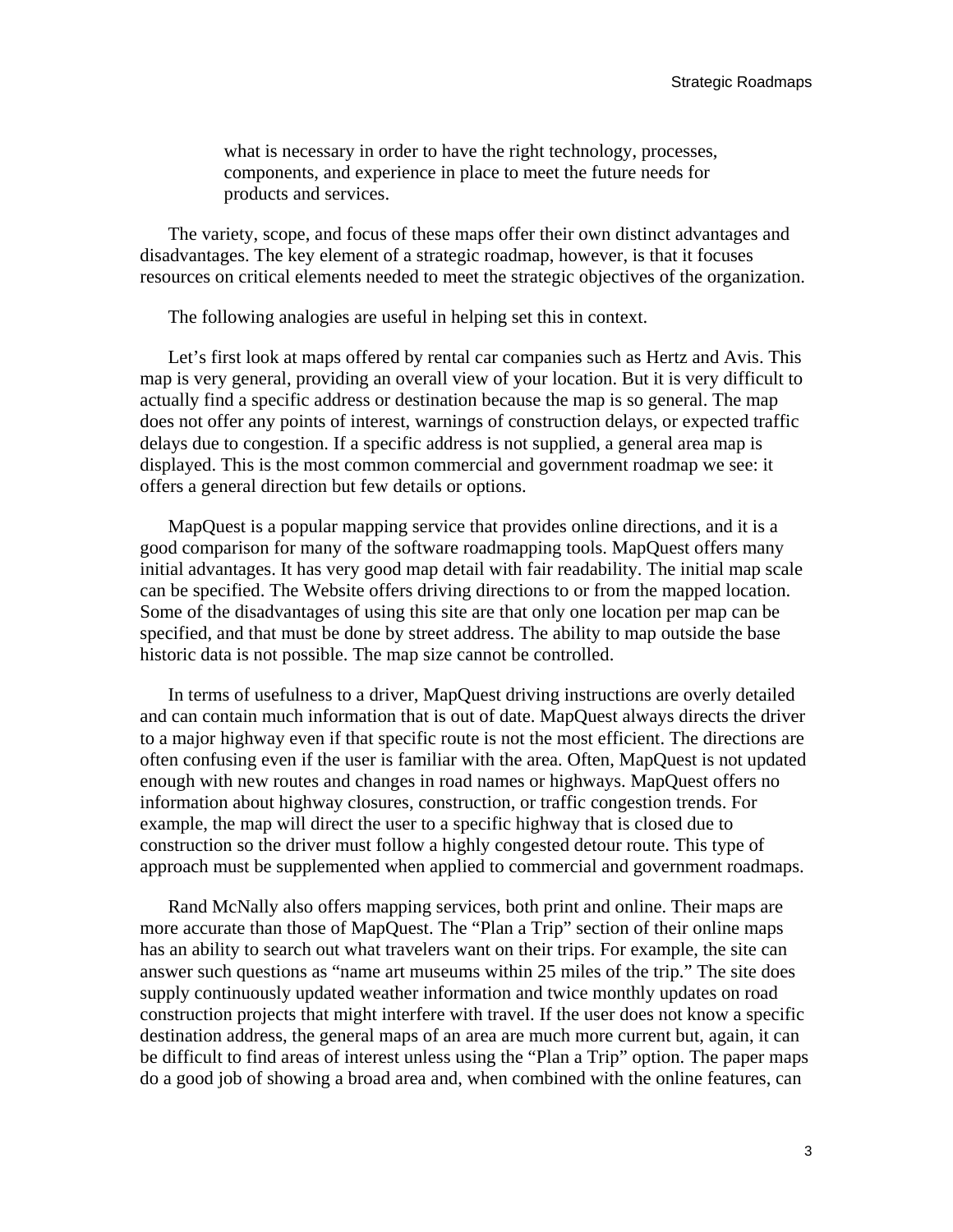create a map that can be used in many instances. This is as close to a hybrid roadmap as the analogy gets.

Yet another option is the AAA TripTik, which is a customized map/itinerary of a trip that a member is taking. It outlines the beginning and ending points, and all the spots inbetween. Rest stops, restaurants, tourist attractions, and the important items one needs when going through unfamiliar territory are adequately described. It is a good detailed approach, but lacks the wider view that is necessary when we produce business strategic roadmaps.

AAA's online Map 'n Go has many features that make it a good option for getting maps, and it is not a bad analogy for starting strategic roadmaps. A user enters a starting point, an ending point, and decides which route is desired: the shortest, the quickest, the most scenic, and the preferred. The beginning and ending points can be selected by zip code, city/state, or telephone area code. For review purposes, look at Portland, Oregon as a starting point, and Carson City as an ending point. The quickest route gave a driving



distance of 604 miles, with a driving time of just over 11 hours. The shortest route had a distance of 555 miles, but a driving time of over 13 hours. The routes taken were not always interstate freeways or highways, but were a mixture, including some locally traveled roads that *may or may not* be affected by seasonal weather conditions. There is the ability to add details to the map. You can have anything from restaurants to historical sites to your local (or any local) AAA office listed on the map. Another feature is the exit services database, which includes food, gas, lodging, rest areas, auto service, and many other types of services. The AAA TripTik is a good analogy to a very detailed technology roadmap such as the Semiconductor Industry Association technology roadmap.

Atlas maps are a suitable option especially for those traveling long distances, like cross-country. They provide information about a wide variety of subjects such as population information, demographic information, points of interest, and very great detail of specific areas like big cities. For example, most atlas maps of California provide a great map of the state, major and minor highways, back roads and even private roads, national parks, universities, museums, etc. The detail a driver will get from an atlas is good but, to keep the information current, you have to buy new ones fairly often. And most atlas maps will not provide you with information concerning traffic or weather hazards. However, some do provide local radio station frequencies in order to tune into this information during your trip.

Gas station maps and city address maps have the same disadvantages as atlas maps. You have to make sure they are current. The detail of these map types is very useful but, again, it will not help a driver with decision making for the best or most efficient route.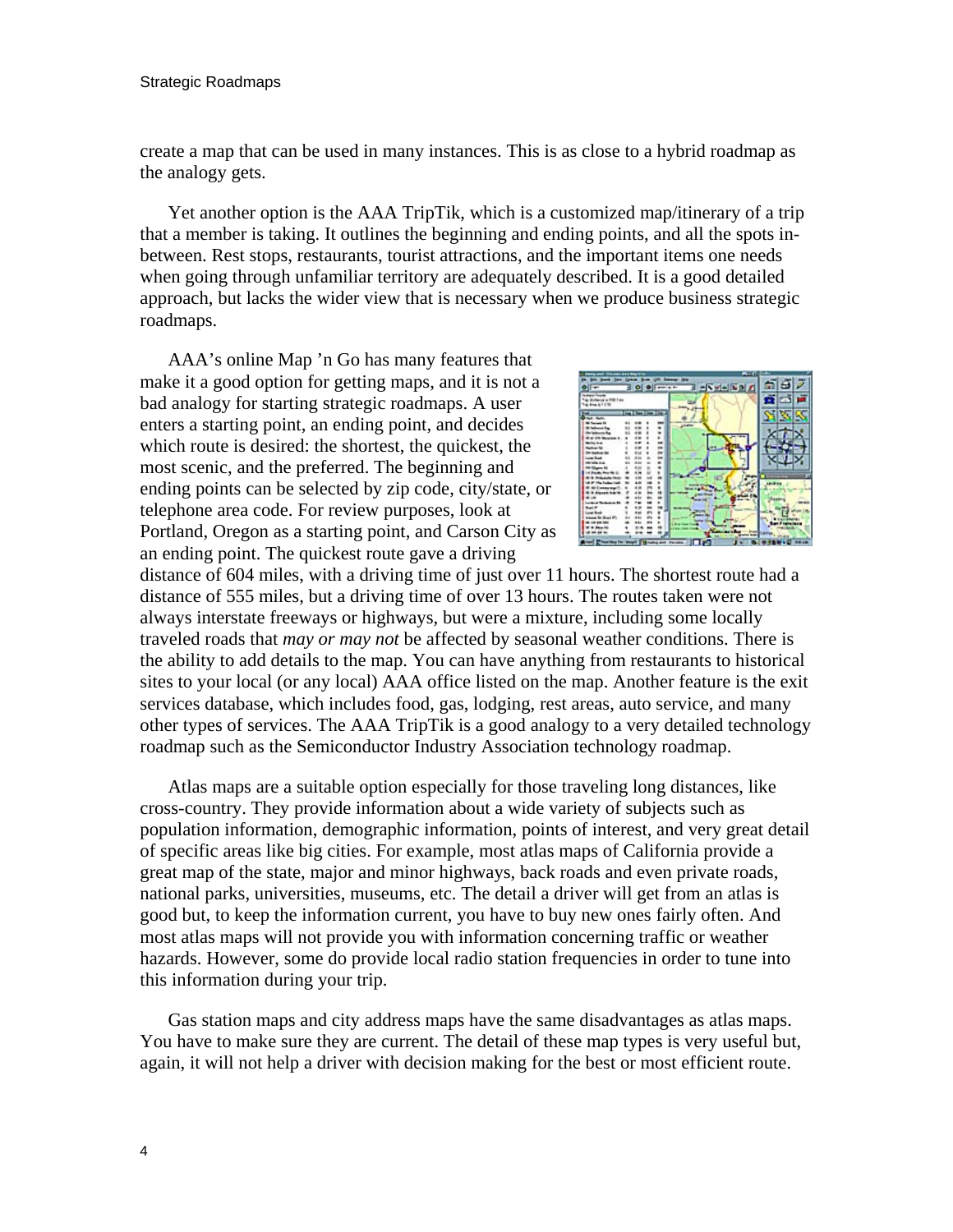So, why are there so many types of maps? Maps are always going to be used. Some people prefer more technological options such as online mapping services or GPS devices. Others prefer the more organic maps that you can fold or flip through. Each of these different types of maps addresses a different need. So, each one addresses the specific needs of a specific situation. This is also the way business and government need to view roadmaps. The different types and levels should be chosen based on the needs, timelines, culture, and requirements of the organization.

At the highest level the choices are: is it an industry, cross industry, company, product, or combination roadmap? Does it need elements of several to meet the needs, or does it use elements of the different types to provide maximum leverage?

Below this level, you have to begin to decide the types of roadmaps. Some of the choices include:

- $\blacktriangleright$  Technology.
- $\triangleright$  Services.
- $\triangleright$  Market.
- $\triangleright$  Knowledge asset.
- $\triangleright$  Capability.
- $\triangleright$  Science/research.
- $\triangleright$  Project/issue.
- ¾ Product/technology.
- $\triangleright$  Technology opportunities.
- $\triangleright$  Cross-industry roadmaps.
- $\triangleright$  Product/portfolio management.
- $\blacktriangleright$  Hybrid.

You can see that these can be applied at many different levels and in several different ways, much as the travel roadmap analogies we showed above. Some of the drivers that are typically used for developing roadmaps include:

- $\triangleright$  More effective capture and use of business knowledge.
- $\triangleright$  More effective product innovation.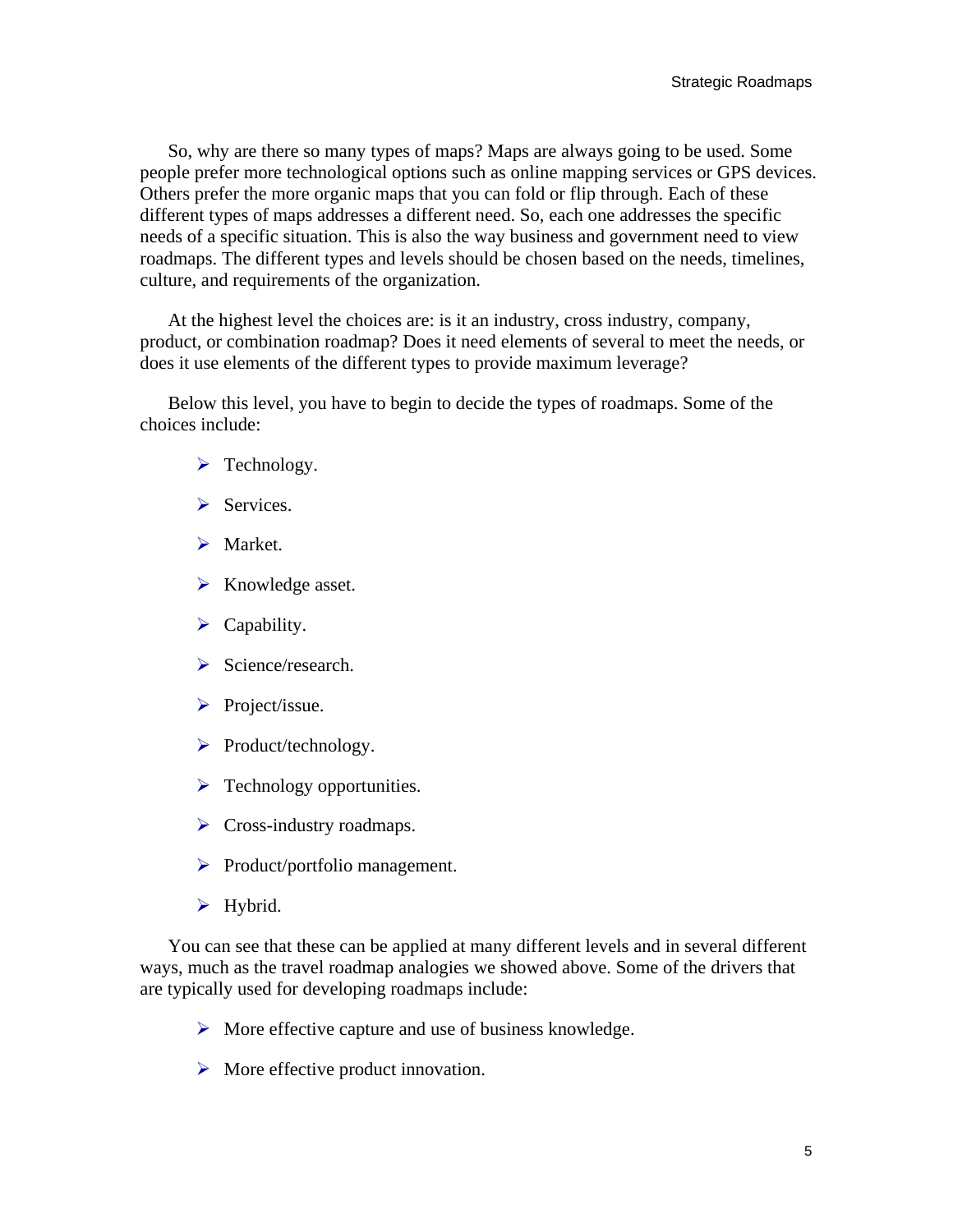- $\triangleright$  A more efficient research process.
- $\triangleright$  Technology planning.
- $\triangleright$  Objectives relating to new products or services.
- $\triangleright$  To assist with science and technology marketing.
- $\triangleright$  For R&D, science, and technology management including planning, executing, reviewing, and transitioning.
- $\triangleright$  Business and value planning.
- $\triangleright$  For enhancing communications among researchers, technologists, managers, users, and stakeholders.
- $\triangleright$  For identifying gaps and opportunities in R&D, science, and technology programs.

 $\triangleright$  For identifying obstacles to rapid and low-cost product development. The organizational impact can be large. The drivers addressed above impact most areas of any commercial or governmental organization. The usefulness for the producers can include the following functions:

- $\triangleright$  Aligns goals of the organization.
- $\triangleright$  Provides focus and direction for employees.
- $\triangleright$  Presents a direction to suppliers, partners, and customers.
- $\triangleright$  Delineates a clear set of objectives for managers.
- $\triangleright$  Identifies issues and interdependencies.
- $\triangleright$  Improves communication.
- $\triangleright$  Provides management control.
- $\triangleright$  Leads to a portfolio management approach.
- $\blacktriangleright$  Helps to develop strategic goals, objectives, and milestones.
- $\triangleright$  Projects a common vision about a set of needs and technology requirements to meet those targets.
- ¾ Promotes a cross-functional understanding of strategic issues.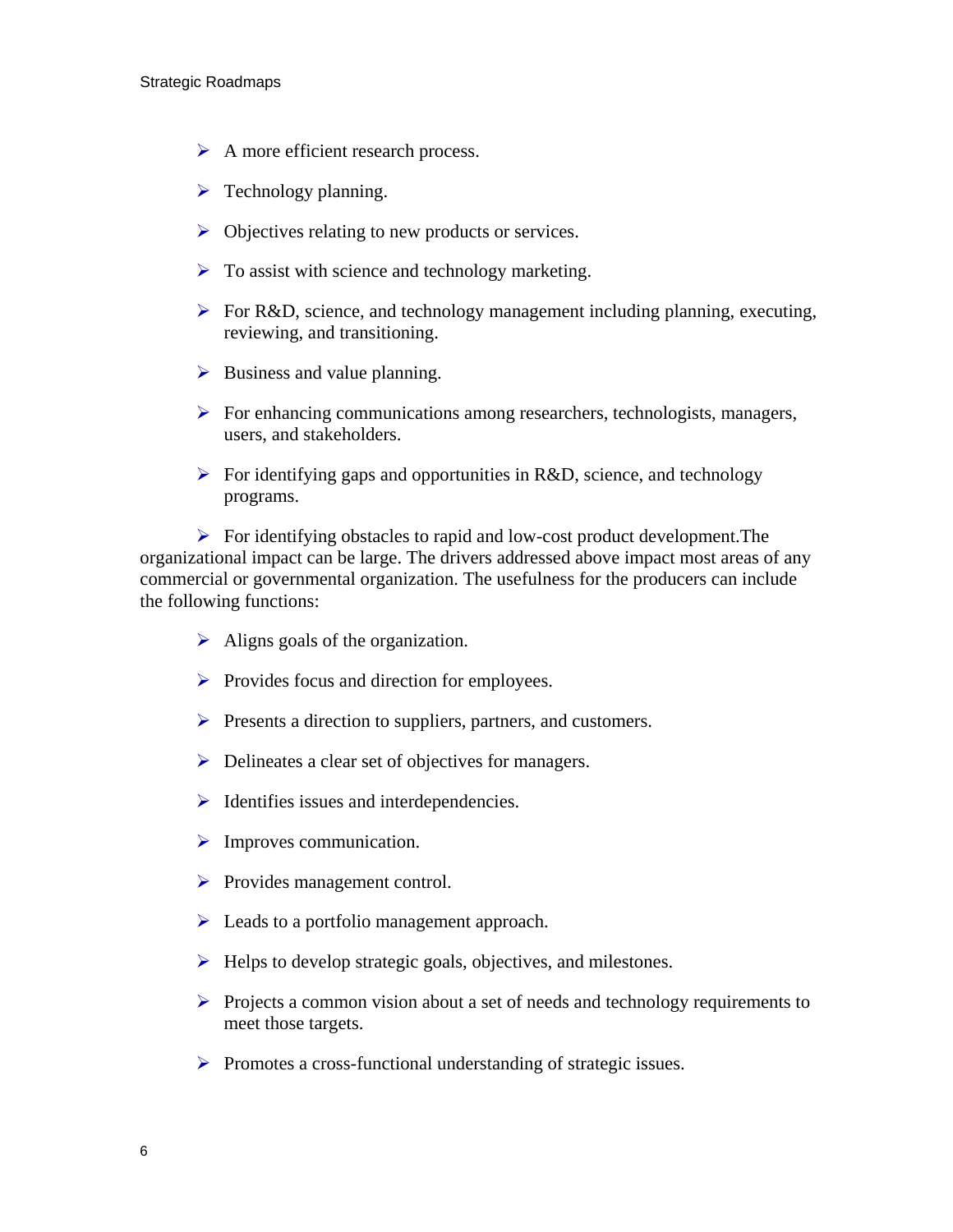- $\triangleright$  Sensitizes stakeholders to technology trends, gaps in technology in meeting needs, and competitive position for technology.
- $\triangleright$  Supplies an easily-understood process to communicate issues regarding allocation of human resources, infrastructure, and funding requirements for R&D to deliver the products and technologies required.
- $\triangleright$  Communicates a single company vision from top to bottom.
- $\triangleright$  Identifies gaps and focus areas.
- $\triangleright$  Identifies areas of common interest and synergy.
- $\triangleright$  Links tasks to program needs and milestones.
- $\triangleright$  Helps various investments to work together.
- $\triangleright$  Shares the knowledge across teams, programs, and sites.
- $\triangleright$  Continues to encourage innovation.
- $\triangleright$  Links strategic planning and coordinated R&D.
- $\triangleright$  Forms a basis for evaluating future technology opportunities.
- $\triangleright$  Provides a base map to assist in recommending projects to terminate or redirect to be consistent with established enablers and milestones.

It is important to remember that the roadmap is not an alternative to individual project plans and more detailed management aids. Rather, it is a high-level, visually oriented, overall coordination and communication aid that is very necessary in this time of global business with very short development and life-cycles.

A very important aspect of the roadmapping technique, as TFI practices it, is the multi-disciplinary, cross-functional effort that it requires in order to fulfill its objective of providing common guidance for the whole organization and, in most instances, for those outside.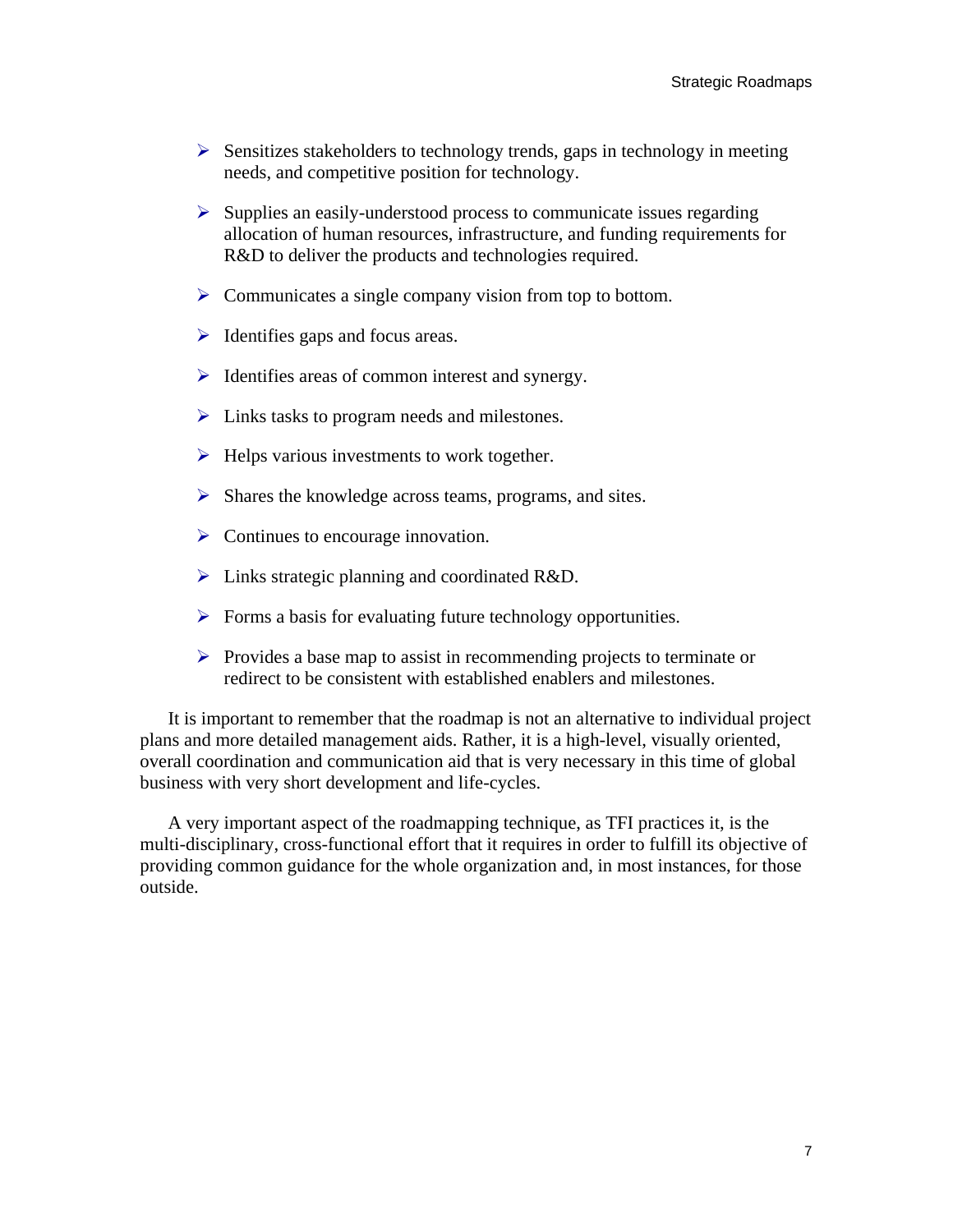#### **A Four-Phase Process for Creating a Roadmap**

The development of a roadmap consist of a four-phase process:

- 1) Preliminary design and background activities: setting the framework, vision, timing, and organizational goals.
- 2) Development of the roadmap itself.
- 3) Follow-up and implementation activities.
- 4) An update phase because the resulting roadmap is not just a static document.

The roadmapping process begins with an understanding of the roadmap process itself. Some of the key elements to consider are:

- $\triangleright$  Perceived need for roadmaps.
- ¾ Someone with a vision is needed: a high-level, respected sponsor.
- $\triangleright$  Key leadership group within the company, agency, or industry to develop the framework.
- $\triangleright$  A needs-based or capability-focused orientation.
- $\triangleright$  Selection of appropriate technologies, services, and/or industries.
- $\triangleright$  Specific boundaries defined.
- $\triangleright$  Involvement of key stakeholders such as industry, government, suppliers, customers, and academia.

#### **Jumpstarting with a Roadmapping Workshop**

Whether the organization is starting from scratch or consolidating divisional or department roadmaps, a workshop is the best way to get started. As a collaborative instrument, roadmapping needs to be a collaborative effort. To instill a spirit of inclusiveness, practicality, and out-of-the-box thinking, a workshop is the right organizing approach.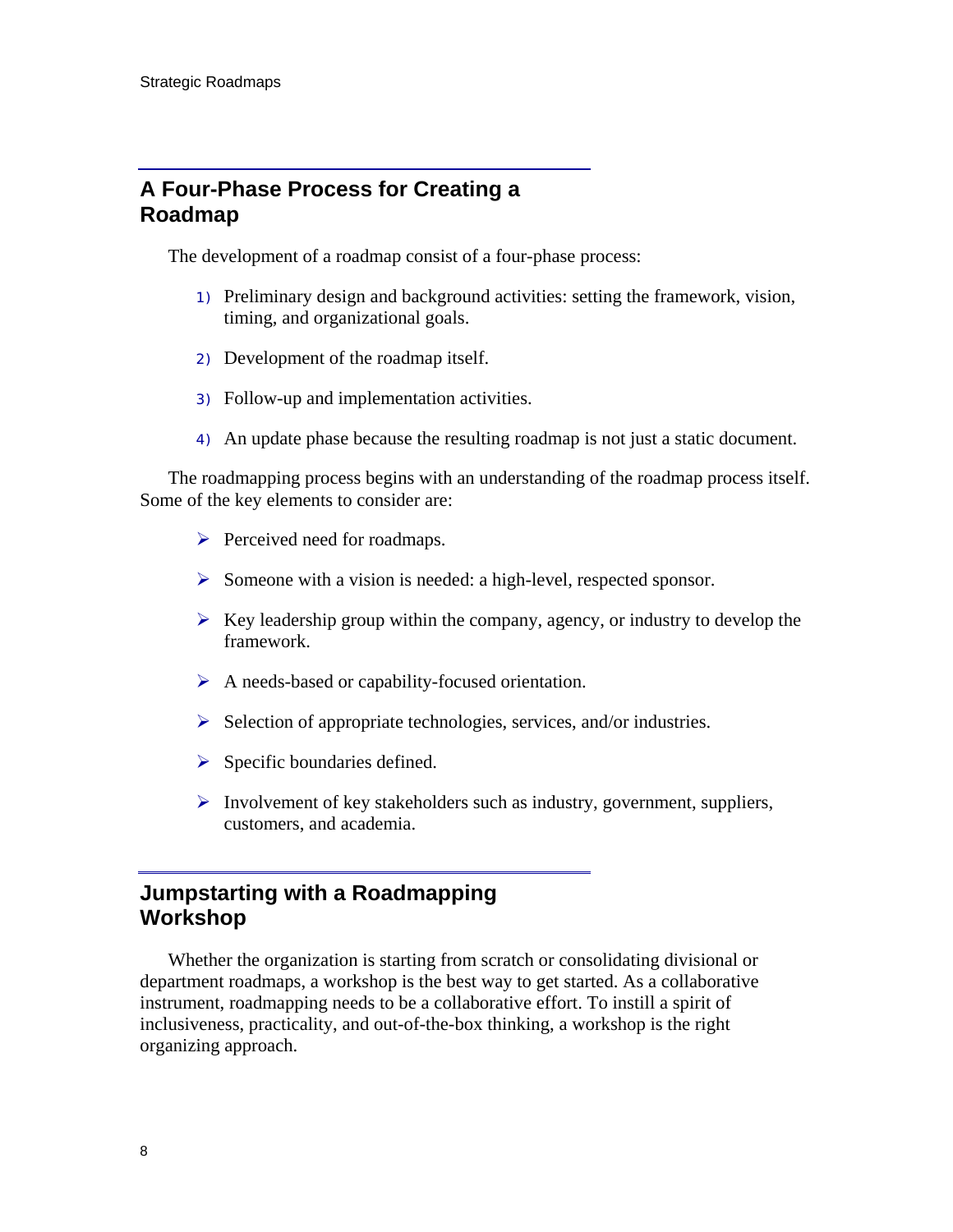At TFI, we have found it useful to establish a high-level coordinating group to lead the roadmap process. This group has many functions both tactically and politically. Some of the main functions this coordinating group performs are to:

- $\triangleright$  Develop a consensus vision for the future.
- $\triangleright$  Identify timeframe for the vision.
- $\triangleright$  Identify expected outcomes for workshop.
- $\triangleright$  Create the macro design of the overall workshop.
- $\triangleright$  Market the workshop.
- $\triangleright$  Select technology areas for roadmaps.
- $\triangleright$  Establish a committee structure.
- $\triangleright$  Select chairs and co-chairs of working groups.
- $\triangleright$  Provide guidelines for selection of attendees to working group chairs.
- $\triangleright$  Make final selection of attendees.
- $\triangleright$  Approve overall technology roadmap framework areas.

#### *Developing the Strategic Roadmap*

With the appropriate coordinating group in place, and the approach and participants s elected, the development of the roadmap can proceed. I t is beyond the scope of this white paper to describe the process that is used for each type of roadmap. In general, each one builds up from the base following the graphic.

The organization must start with the vision, mission, and strategic view of the area being



roadmapped and then build upon the capabilities of the organization. If appropriate, a capability roadmap is developed. A capability roadmap is:

> A description of the developments (including alternate paths and options) required to achieve the capability that is necessary for the organization to achieve its missions in the future.